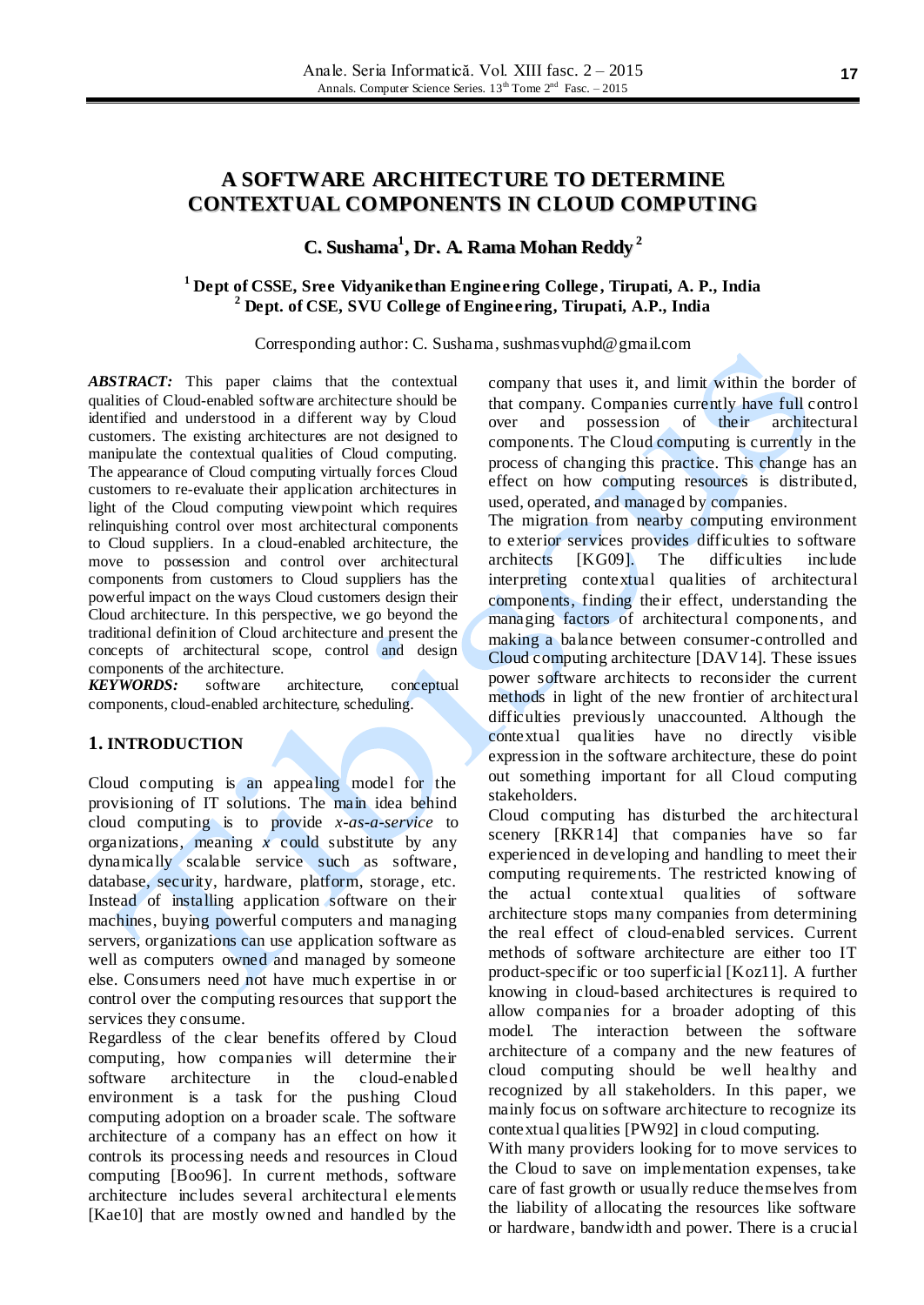need to ensure that the same service quality will maintain when depending upon Clouds while usually providing on the guarantee of decreasing expenses by reducing over-provisioning through efficient downscaling and upscaling of services [BK14].

This paper mainly concentrates on contextual qualities of software architecture that are essential for all stakeholders to know in a cloud-based environment. The recognized qualities are required to promote the understanding of application structure on Cloud-enabled architecture. In the remainder of the paper, Section II provides the architectural design patterns with an example. In Section III, contextual qualities are mentioned in regards to Cloud enabled architecture. Cloud computing and the associated Scheduling architectural issues are presented along with the major cloud service model in section IV. Section V presents the experimental design. Section VI concludes the paper.

# **2. ARCHITECTURAL DESIGN PATTERNS**

Software architecture is a conceptual design that describes architectural components from which a system is designed using rules of connectors and interactions [ZZ09]. More accurately, software architecture is designed from the following elements: *Architectural Components:* A set of architectural components that execute some predetermined features, or represent specific details. These are either the computational models with well-defined connections such as procedures, modules, filters, processes; or pieces of information such as databases, object, data, etc.

*Connections:* These are the compositional systems for sticking the components together in a topology. Illustrations of connections include procedure calls, messages, distributed factors, communication protocols, events, pipe streams, etc.

*Architectural styles:* It is a set of guidelines that mediate interaction, synchronization, and connections among architectural components [SG96]. The choice of communications is usually advised by the guidelines of an architectural design, and the connections types the geometrical framework  $[B+11]$ and control flow of the software system. In other words, architectural design describes a terminology of architectural components [PAB11], their communications and the control flow among elements. Illustrations of designs are pipe-and-filter, object-oriented, process model [FT02], etc. Different designs have different framework and topology.

To set the right perspective and illustrate the above

elements, consider an example of a system that is developed in the object oriented architectural style. The cloud computing environment of Software as a Service (SaaS) architecture [DV13] in which it has three use case roles called as IT Administrator, SaaS Provider, and End user. The IT administrator is responsible for maintaining the data, managing the services and security. SaaS provider provides the services externally from the Internet to the company. End users are responsible for requesting the services and utilizing the services that are provided by the company.

Figure 1 shows a snapshot of the software architecture that uses object-oriented architectural model. The use cases (oval shape) are the architectural components, and the arrows and lines are the connections. The name of the use case specifies it role and responsibilities. The arrows and lines serve as conduits for the stream, transmitting of an output of one use case to an input of another.

# **3. CLOUD ENABLED ARCHITECTURE**

A cloud-enabled architecture may consist of the consumer's on-premise as well as cloud resources such as services, components, application and the communications of elements. The management over architectural components is the most important contextual property [KV13] in Cloud computing. In Cloud architecture, the cloud service providers have their independent management circulation of the system. In a non-cloud environment, the software techniques and components are nearby in the company that uses it. Companies have specific management circulation in the architecture updated to personalize their business needs.

An architectural component can be on the border of either the customer or cloud provider in either Onpremise or off-premise levels respectively. Architectural opportunity represents the actual physical submission of the architecture and its components. The topology of architecture may distribute across several allocated places beyond the customer company at one of two different levels (on premise and off-premise). That is, some of the architectural components may be situated outside of the consumer's business border [DV13]. For example, a process of software architecture may run on a server that connected to another company. In the same way, a server in the components architecture of a company may be set up in another organization [NMV13]; the disks may situate in a third company.

In Figure 2 it represents the SaaS Cloud reference architecture in which it dealt with two different architectures. One is for local cloud architecture, and another is for external cloud architecture. The local cloud contains the on-premise architecture in which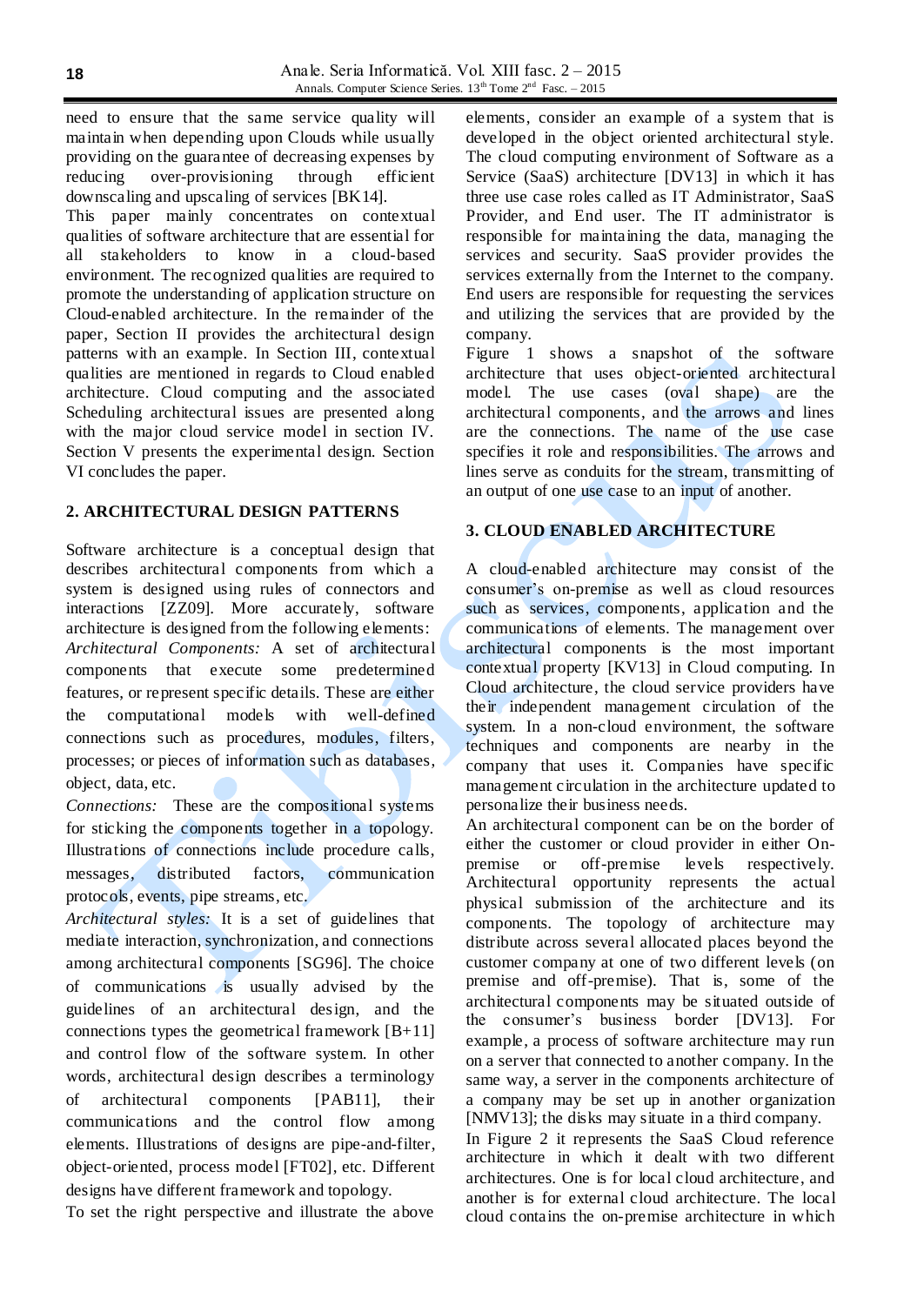the server is the local server is maintained to store and retrieve the files, and the data transfer will be of off-premise in the external server is maintain with the cloud provider. Components in movement, such as a part of the information, can have two levels in two different periods. A part of information can travel from the consumer's company to the provider's

border. In that situation, it can be in two different levels once on-premise and then off-premise while it is prepared or saved on the cloud. However, a procedure or a components system can have only one level in its lifetime because these components are fixed.



**Figure 1: Use case Model for Software as a Service in Cloud**

In Figure 3 it shows that with the contextual qualities, SaaS providers could clearly recognize which architectural components they own and which they don't. Although possession is associated with management, this is not always the situation as we have seen in the example. It is obvious that in cloud-enabled architecture, customers quit much of their management of their information and procedures due to modifying contextual qualities in a cloud-based architecture [Kha11]. Once the consumer's information keep the business border, management is organized by the cloud support agency in most situations.

The Cloud reference architecture contains the component of workflow engine which is responsible for scheduling process. This scheduling process is essential in cloud computing environment. It plays a vital role in managing the resources through the cloud management, and how these scheduling contextual qualities rely on the environment will be shown in the next section.

# **4. SCHEDULING ARCHITECTURE IN CLOUD COMPUTING**

Scheduling is a decision process, and its content is implementing resources to applications of different customers at a suitable time, or during a specific period. Cloud computing scheduling model will be constructed by Architectural components like Client, Cloud Broker, Resources, Resources promoter and information Service [KV10]. Figure 3 shows the scheduling architecture of Cloud. The tasks applied can be separated into the parallel program, sequence program, and parameter checks out the program, collaboration program and so on. Different customers use resources at different prices. The component Cloud Broker [RVK13] is a Middle interface between customers and resources. It is used to find resources, choose resources, accept tasks, return scheduling results, and exchange information. Cloud Broker facilitates different scheduling policies, which can spend resources and routine tasks in compliance with the requirements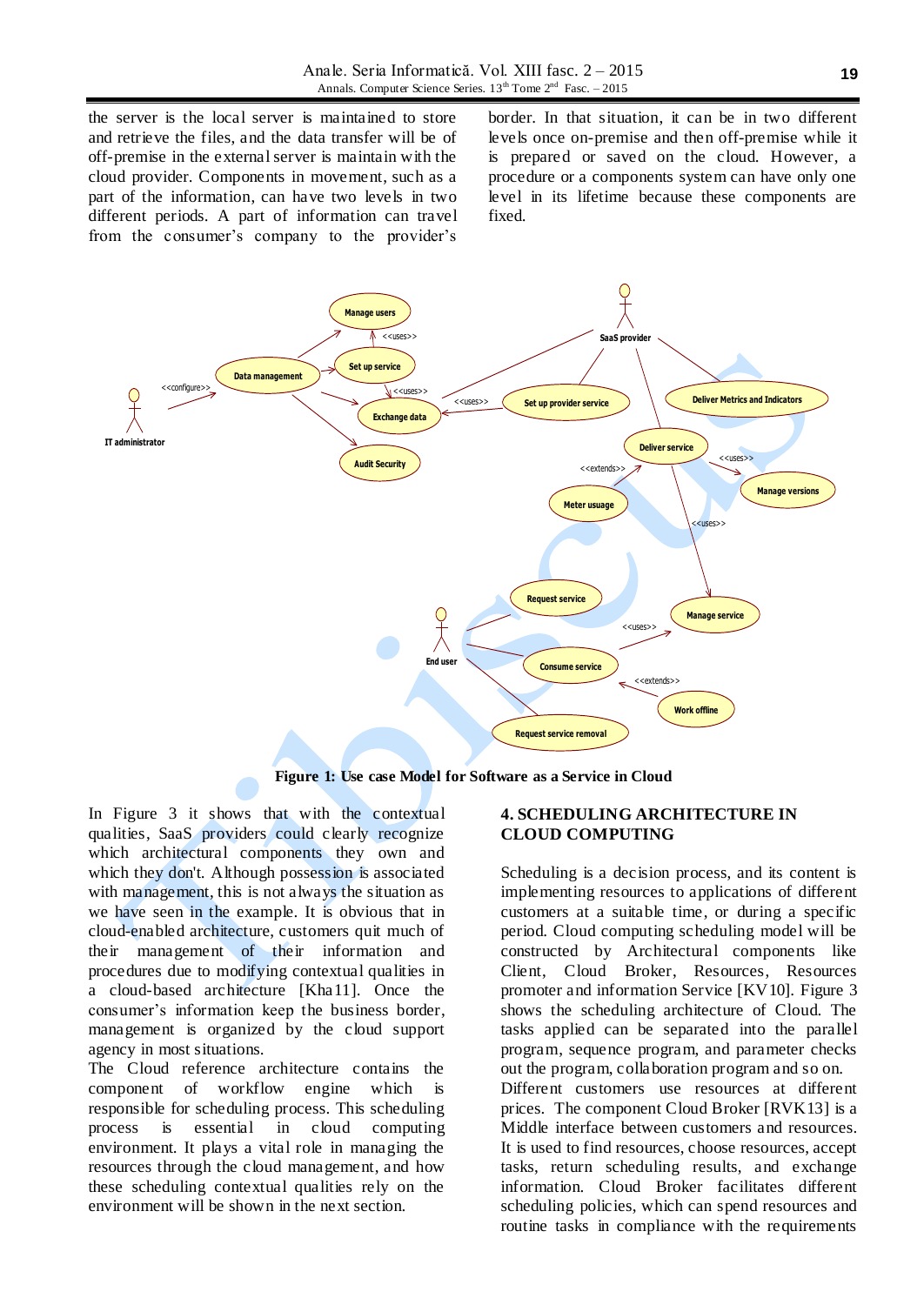of customers [RVK11]. The broker is constituted by Schedule Advisor, Job Control Agent, Explorer, Traveler, Deployment Agent, and Trade Manager. *Job Control Agent:* It is accountable for tracking tasks in the software system, such as schedule generation, tasks development, the position of tasks and interacting with clients and schedule advisor.



**Figure 3: SaaS provider Components**

*Schedule Advisor:* It is used to find out resources, assign available resources that fulfill the requirements of customers such as due date and cost, and to assign tasks.

*Cloud Explorer:* It corresponds to cloud information service to identify resources, recognize the list of approved machines and resource record status information.

*Trade Manager:* It identifies resources access cost and tries to converse with resources at a low price under the supervision of schedule advisor.

*Deployment Agent:* It employs schedule training to start the execution of tasks and revise the status of tasks execution to Job Control Agent at usual intervals.

This scheduling architecture can be implemented by using the scheduling algorithms. There are many scheduling algorithms, but here the scheduling architecture is tested on First Come First Serve (FCFS) algorithm. This FCFS is a very efficient policy to allocate the resource components to the specified agents.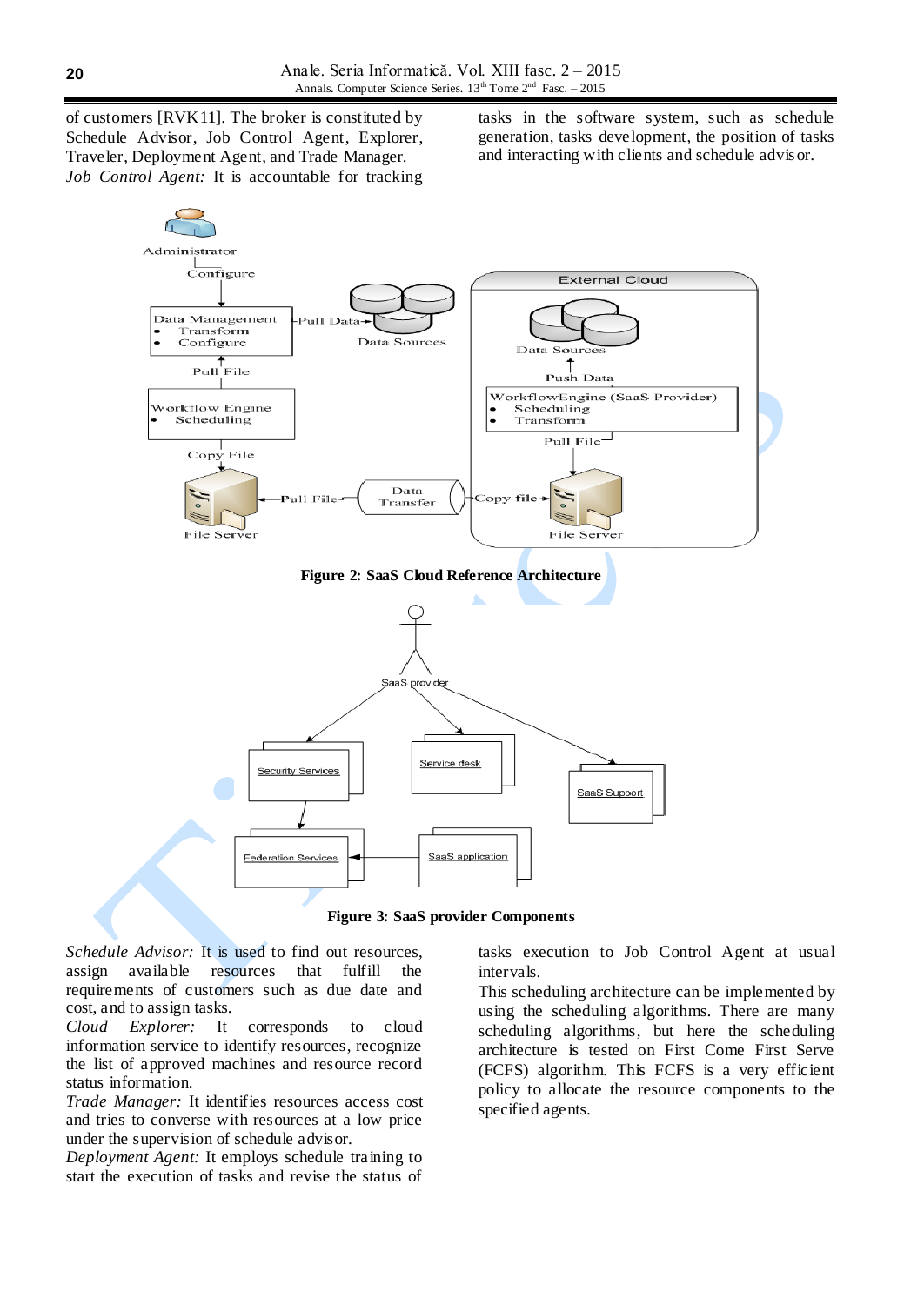

**Figure 5: FCFS Testbed Architecture**

## **5. EXPERIMENTAL DESIGN**

The simulation setup for FCFS in Cloud enabled architecture has carried in a simulator named CloudSim. CloudSim is a Java component based work environment in which it is used for cloud application development. The scheduling of resources in the cloud environment can be understood easily based on this simulator. The real components that are involved in scheduling can be designed in a simple manner by observing their behaviors in cloud computing.

#### **5.1 Experimental setup**

For evaluating the performance of FCFS scheduling algorithm, CloudSim 3.0.3 is used to simulate the execution of workflow in cloud-enabled architecture. The configurations of Host, VMs, RAM, and Bandwidth are shown in Table1.

|  |  | Table 1: Simulation design in CloudSim |  |  |  |
|--|--|----------------------------------------|--|--|--|
|--|--|----------------------------------------|--|--|--|

| Host             | 10          |
|------------------|-------------|
| <b>VMs</b>       | $10-50$     |
| <b>RAM</b>       | 512         |
| <b>Bandwidth</b> | 1000        |
| Scheduling       | <b>FCFS</b> |

The average execution time and response time is calculated by using the FCFS scheduling in the cloud; the test bed environment is created for the 10,20,30,40 cloudlets. At each level of allocation of VMs to the cloudlets records the response time and execution time.

Here we are using the constant VMs count that is taken as 15, 25 and 45. The experimental results for FCFS scheduling is shown in Table 2.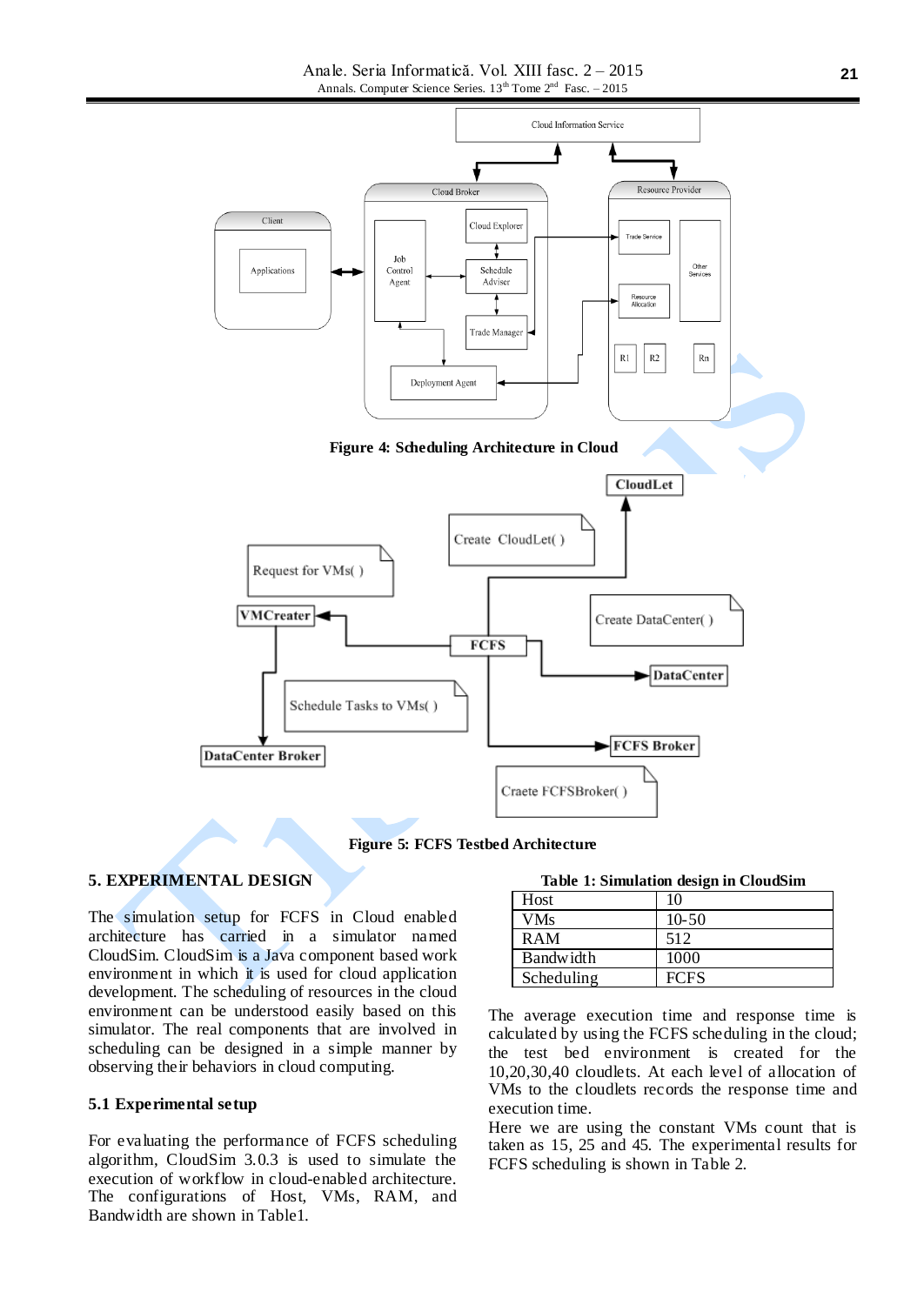Anale. Seria Informatică. Vol. XIII fasc. 2 – 2015 Annals. Computer Science Series.  $13^{th}$  Tome  $2^{nd}$  Fasc.  $-2015$ 

| Table 2: Simulation results for FCFS Scheduling |            |                  |                 |  |  |  |
|-------------------------------------------------|------------|------------------|-----------------|--|--|--|
| <b>Cloudlets</b>                                | <b>VMs</b> | <b>Execution</b> | <b>Response</b> |  |  |  |
|                                                 |            | Time (sec)       | Time (ms)       |  |  |  |
|                                                 | 15         | 52.4             | 41.3            |  |  |  |
| 10                                              | 25         | 46.2             | 37.2            |  |  |  |
|                                                 | 45         | 41.9             | 32.4            |  |  |  |
|                                                 | 15         | 64.3             | 52.9            |  |  |  |
| 20                                              | 25         | 53.7             | 48.5            |  |  |  |
|                                                 | 45         | 47.2             | 44.6            |  |  |  |
|                                                 | 15         | 73.5             | 61.4            |  |  |  |
| 30                                              | 25         | 63.1             | 57.9            |  |  |  |
|                                                 | 45         | 57.3             | 53.8            |  |  |  |
|                                                 | 15         | 81.8             | 72.7            |  |  |  |
| 40                                              | 25         | 73.1             | 67.3            |  |  |  |
|                                                 | 45         | 67.2             | 62.8            |  |  |  |

### **5.2 Observations of FCFS Scheduling Architecture**

In figure 6 it shows the comparison graph of execution time and no. of cloudlets that participate in the workflow scheduling. It defines that execution time is increased automatically when the no of cloud lets increases. The average response time is shown in figure 7. It is variable when we are using random VMs.

With the applying of above mentioned architectural components on Cloud based architecture along with the contextual qualities, the cloud customer could find more about their level of control over the architectural components, the possession along with the responsibilities and the architectural scope. These would allow them to plan their resources, architectural addressing, and software design with their business needs and observe the effectiveness of the Cloud-centered architecture. As Grady Booch [1] appropriately declares in a different perspective, architecture is an announcement of the distributed truth that symbolizes a typical perspective among a set of stakeholders and showed a set of interlock designs. It is quite real for a reasoning centered structure where both the customer and the Cloud provider discuss their knowing of the system in interlock relics. Software architecture associated with the contextual qualities could improve the interlock, and enhance the knowing of the relics.



**Figure 6: FCFS test results for Execution time**



**Figure 7: FCFS test results for Response Time**

### **CONCLUSION**

The new way of service intake in cloud computing needs the contextual qualities of software architecture regarding its key architectural components, their communications, the management circulation, possession of components and topological submission of components. The contextual qualities of application structure with clear management circulation provide a business positioning to everyone in the company to understand the effect of freelancing processing needs to Cloud. Architecture in a cloud-enabled environment is predicted to show how and where Cloud computing solutions fit into IT strategy, and how it has an effect on the way Cloud computing provides solutions to the business objectives of the company.

Applying a traditionally-structured architecture onto a Cloud environment without right contextual qualities would mean trying to fit a rectangle item into a circular gap. The architecture must create in such a way that it is quickly easy to understand and controllable across the companies. A healthy environment in creating architectures that can be used to offer enough technological details as well as contextual qualities to all stakeholders. Software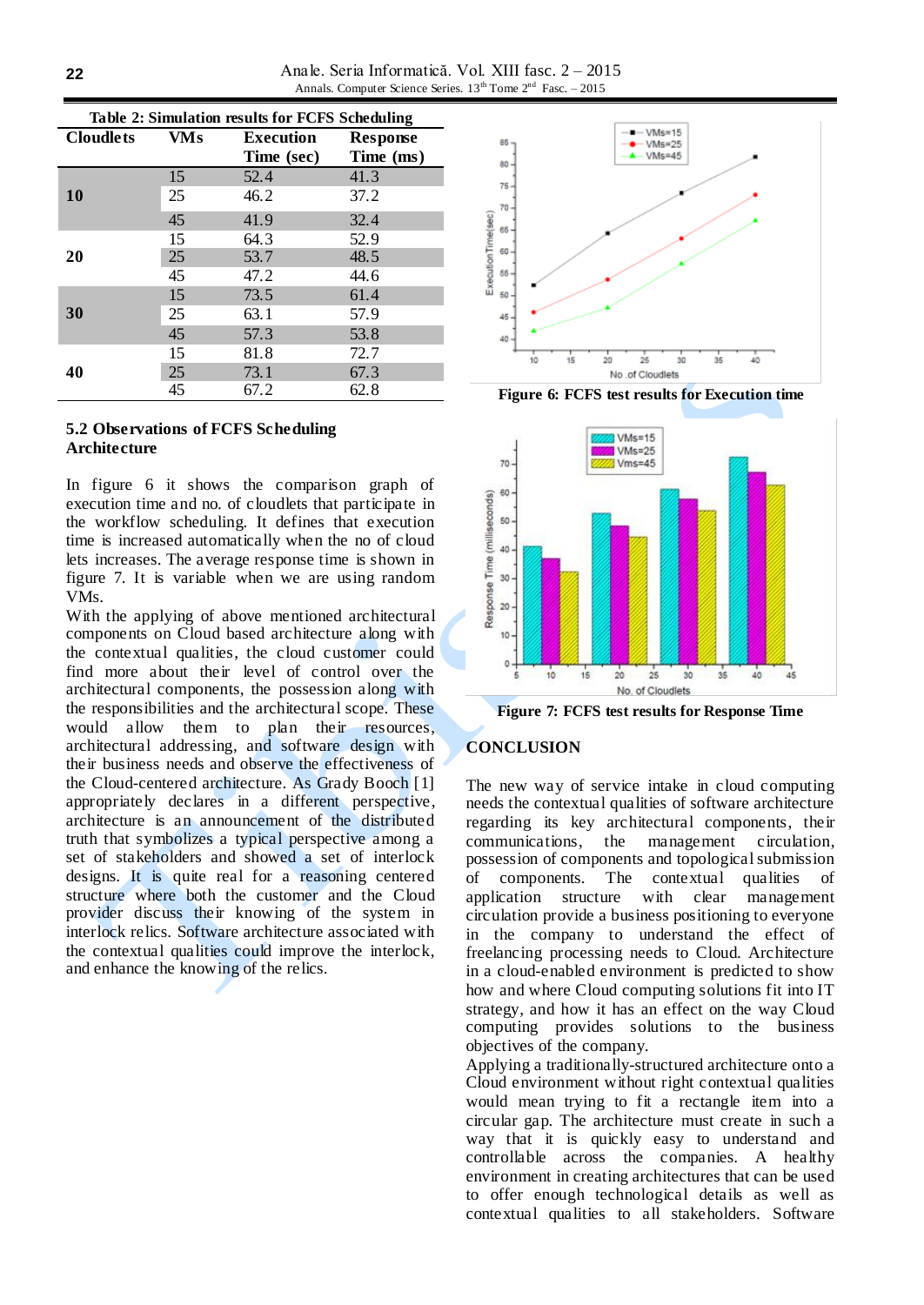architecture might be under the surface, but it is based on Cloud customers because they could see how fulfilling the solutions are, offered by the actual architecture and its elements.

This study demands further research to formalize the contextual qualities, and discovery on how to evaluate the effect of these qualities on software architecture. It contains developing techniques that could reason about the existence or lack of these qualities in software architecture and their effect on business procedures. We recognize that this subject needs further research to flesh out a complete taxonomy of cloud-enabled software architecture and the related contextual information.

#### **REFERENCES**

- [Boo96] **G. Booch -** *Architecture as a Shared Hallucination*, IEEE Software, Jan-Feb. 2010, Vol. 27 (1), pp. 95 *–* 96.
- [BK14] **L.D. Babu, P. V. Krishna -** *An execution environment oriented approach for scheduling dependent tasks of cloud computing workflows*, International Journal of Cloud Computing, 3(2), 209-224, 2014.
- [B+11] **P. Banarjee et al**. *Everything as a Service: Powering the New Information Economy*, IEEE Computer, Vol. 44(3), March 2011, pp. 36 − 43.
- [DV13] **L. D. Dhinesh Babu, P. Venkata Krishna -** *Versatile Time-Cost Algorithm (VTCA) for Scheduling Non-Preemptive Tasks of Time Critical Workflows in Cloud Computing Systems*, Int. J. Communication Networks and Distributed Systems, Vol. 11, No. 4, pp. 390-411, Inderscience Publishers, 2013.
- [DV13] **L. D. Dhinesh Babu, P. Venkata Krishna -** *Applying Operations Management Models for Facility Location Problem in Cloud Computing Environments*, International Journal of Services and Operations Management, Vol.15, No.1, pp.1 – 27, Inderscience Publishers, 2013.
- [DAV14] **L. D. Dhinesh Babu, Angappa Gunasekaran, P. Venkata Krishna -** *A Decision Based Pre-emptive Fair Scheduling Strategy to Process Cloud Computing Work-flows for Sustainable Enterprise Management*, International Journal of Business Information

Systems, Vol. 16, No.4, pp. 409-430, Inderscience Publishers, 2014.

- [FT02] **R. Fielding, R. Taylor -** *Principled design of themodern Web architecture,*  ACM Transactions on Internet Technology, Vol. 2(2), 2002, pp. 115 − 150.
- [Kae10] **G. Kaefer -** *Cloud Computing Architecture*, Siemens AG 2010 Corporate Technology, Munich, May 2010.
- [Kha11] **Y. Khalidi -** *Building a Cloud Computing Platform for New Possibilities*, IEEE Computer, Vol. 44(3), March 2011, pp. 29 − 34.
- [Koz11] **H. Koziolek -** *The SPOSAD Architectural Style for Multitenant Software Applications*, Proceedings of the Ninth Working IEEE/IFIP Conference on Software Architecture, 2011, pp. 320 *−* 327.
- [KG09] **K. Khan, N. Gangavarapu -** *Addressing Enterprise Architecture in Cloud Computing: Issues and Challenges*, IT Cutter Journal, November 2009, pp. 27 *–* 33.
- [KV10] **K. Kalaiselvan, P. Venkata Krishna -** *Grid To Cloud (G2C) – A Infrastructure based transition,* CSI Communications, Vol. No. 33, Issue No. 11, pp. 22-25, February 2010. (ISSN 0970-647X).
- [KV13] **K. Kalaiselvan, P. Venkata Krishna -** *Performance Based QoS for Cloud's Infrastructure as a Service*, International Journal on Cloud Computing, Vol. 2, No. 4, pp. 325-339 Inderscience Publishers, 2013.
- [NMV13] **Neha Tekriwal, Madhumita, P. Venkata Krishna -** *Integration of Safety and Smartness Using Cloud Services- An insight to future*, Innovations and Advances in Computer, Information, Systems Sciences, and Engineering, Lecture Notes in Electrical Engineering Volume 152, pp 293-303, Springer, 2013.
- [PW92] **D. Perry, A. Wolf -** *Foundations for the Study of Software Architecture*, ACM